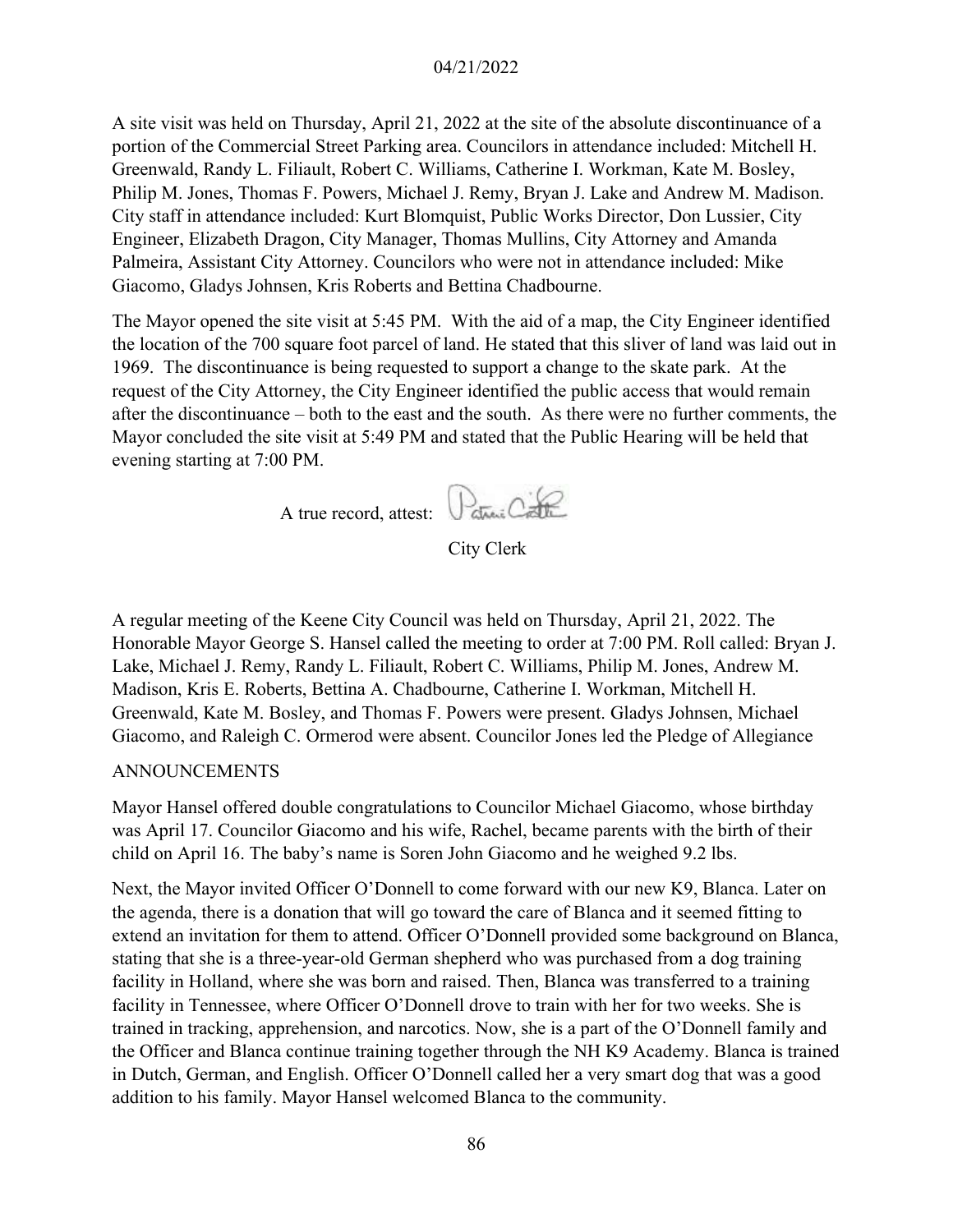The Mayor provided a final reminder and encouragement for all Councilors to participate in the annual Green Up Keene effort on Saturday, April 23. There will be a drive-through supply pickup on Railroad Square. There is a map on the City website where you can sign-up for a specific area. Pre-registration is encouraged.

Lastly, Mayor Hansel said the workshop on the City's branding effort was rescheduled to Wednesday, May 4 at 6:00 PM at the Airport terminal. The City's project consultants will be present to lead this focus group.

### MINUTES FROM PRECEDING MEETING

A motion by Councilor Powers to adopt the April 7, 2022 regular meeting minutes was duly seconded by Councilor Bosley. The motion carried unanimously with 12 Councilors present and voting in favor. Gladys Johnsen, Michael Giacomo, and Raleigh C. Ormerod were absent.

### PUBLIC HEARING – COMPLETE DISCONTINUANCE OF A PORTION OF COMMERCIAL STREET PARKING AREA

Mayor Hansel called the public hearing to order at 7:07 PM. The City Clerk read the public hearing notice. The Mayor stated that the hearing was the public's opportunity to comment on the complete discontinuance of a portion of the Commercial Street Parking area.

The Mayor welcomed the City Engineer, Don Lussier, to review this project on behalf of the petitioner, the Director of Public Works, Kürt Blomquist. Mr. Lussier said that this petition was for the discontinuance of a very small portion of the Commercial Street parking lot roadway. He said this property has an interesting and convoluted history. In 1969, the Council laid out Commercial Street and the parking lot as a public way because it offered certain legal protections to the City that were not available if it was just a parking lot. The lot has been modified over time, most recently two years ago when a portion of the lot was discontinued to facilitate the Colonial redevelopment. The area under question at this meeting was a sliver of land that was discussed by the Planning Board recently during an application for a boundary line adjustment between the Skate Park and Commercial Street parcels. The Commercial Street parcel includes the alley that runs between Mon Ami and the Colonial, which includes the bike path from Main Street to the corner. As a part of that boundary line adjustment about 700 square feet of what was laid out as Commercial Street parking lot was transferred the Skate Park parcel in order to square-up the Skate Park; previously, the boundary line went through the corner of the Skate Park. Moving forward, the Skate Park will continue having access to the public way along the southern boundary (72') and for approximately  $\frac{3}{4}$  of the eastern boundary (107'). The City Engineer welcomed questions.

With no questions from the Council, Mayor Hansel opened the floor to public comments and there were none.

Hearing no further comments, Mayor Hansel closed the public hearing at 7:11 PM. Written public comments would be accepted until 1:00 PM on Tuesday, April 26. Written comments must be signed and submitted to the City Clerk by that date and time to be included in the record.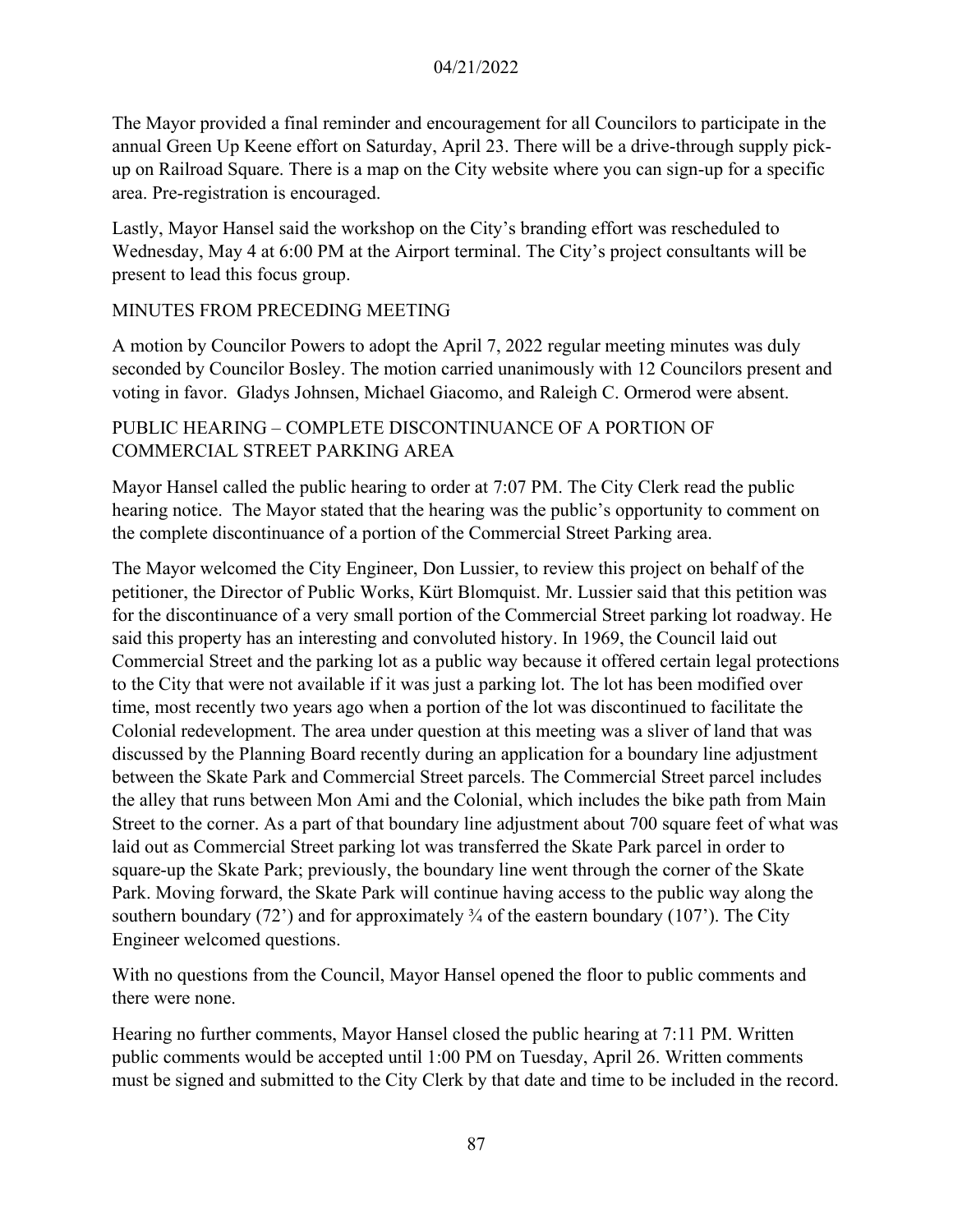The Municipal Services, Facilities, and Infrastructure Committee will be making a recommendation to the full Council at their regular meeting next month.

A true record, attest: Parmi Calle

City Clerk

#### CONFIRMATION

Mayor Hansel nominated Gregg Kleiner to serve as an alternate on the Historic District Commission, with a term to expire December 31, 2024. A motion by Councilor Powers to confirm the nomination was duly seconded by Councilor Bosley. The motion carried unanimously on a roll call vote with 12 Councilors present and voting in favor. Councilors Giacomo, Johnsen and Ormerod were absent.

#### APPOINTMENT

Mayor Hansel nominated the following individuals to be appointed to the ad hoc Committee on Housing Stability, which would be charged with evaluating strategies and making recommendations to address housing stability in the City of Keene: Mayor George Hansel (Chair), Councilor Bryan Lake, Joshua Meehan, Jennifer Alexander, Doug Iosu, Craig Henderson, Natalie Darcy, Steven Bragdon, Jennifer Seher, Stacie Pickford. The IT Director/Assistant City Manager will serve as the Staff liaison.

A motion by Councilor Powers to confirm the appointments was duly seconded by Councilor Bosley. The motion carried unanimously on a show of hands, with 12 Councilors present and voting in favor. Councilors Giacomo, Johnsen and Ormerod were absent. Mayor Hansel announced that this committee will have its first meeting on Wednesday, May 4 at 3:00 PM. Their meeting schedule will continue on the 1<sup>st</sup> Wednesday of each month.

# COMMUNICATION - PATHWAYS FOR KEENE – REQUEST TO USE CITY PROPERTY – 4 ON THE 4TH ROAD RACE

A communication was received from Jan Manwaring of Pathways for Keene, making their request to host the 20<sup>th</sup> annual 4 on the 4th Road Race on July 4, 2022 in downtown Keene. Mayor Hansel referred the communication to the Planning, Licenses, and Development Committee.

### COMMUNICATION – KEENE SWAMP BATS – REQUEST TO DISCHARGE FIREWORKS

A communication was received from Kevin Watterson, President of the Keene Swamp Bats, requesting permission to discharge fireworks at Alumni Field on two separate dates, one after their regular game on July 3, 2022 in conjunction with Independence Eve, and the other after their regular game on July 16, 2022. Mayor Hansel referred the communication to the Planning, Licenses, and Development Committee.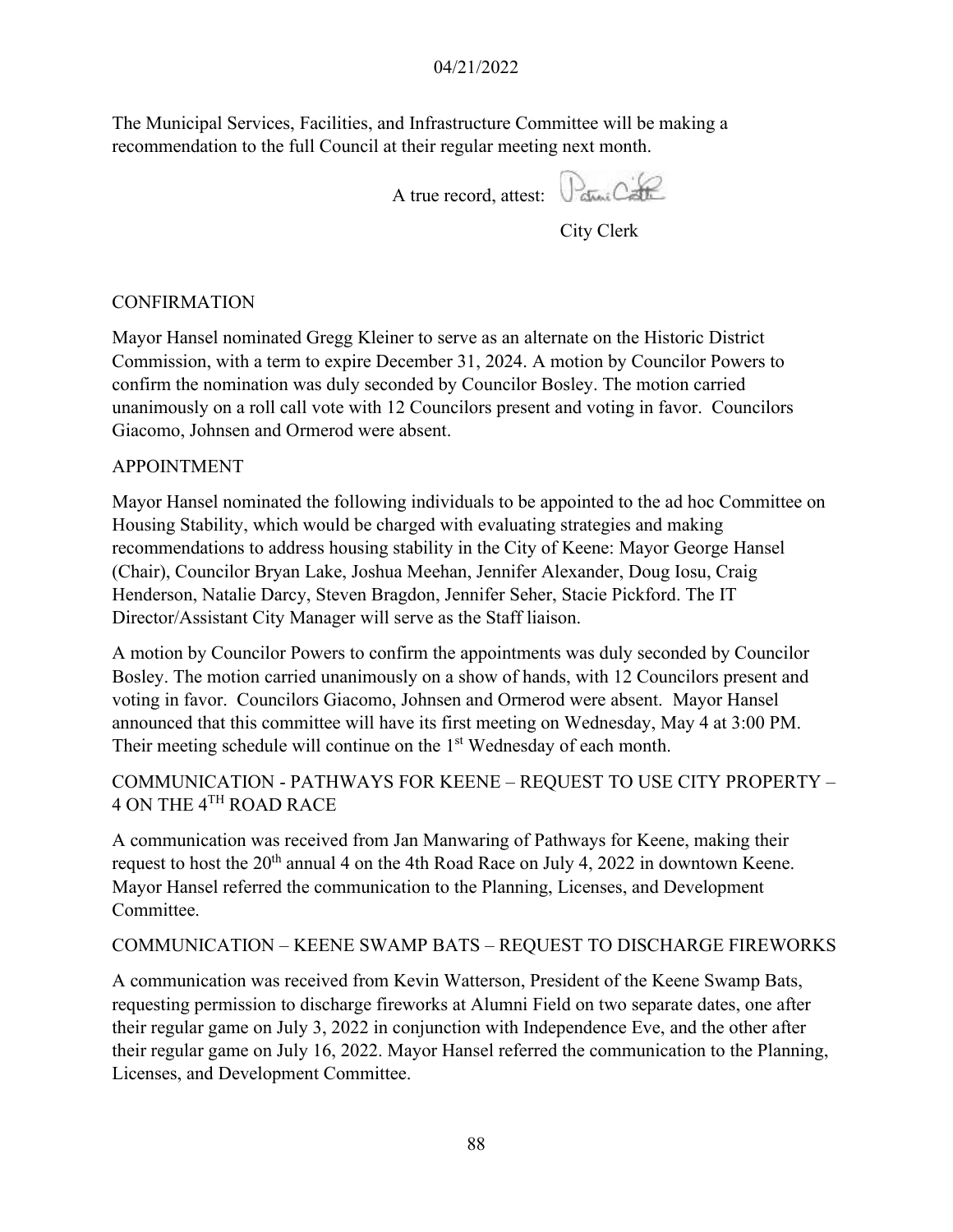### 04/21/2022

# COMMUNICATION – COUNCILOR THOMAS POWERS – RENAMING THE KEENE RECREATION CENTER TO THE BRIAN A. MATTSON KEENE RECREATION CENTER

A communication was received from Councilor Powers, on behalf of many citizens and local organizations in the City, recommending that the City Council rename the Keene Recreation Center to the Brian A. Mattson Keene Recreation Center. Mayor Hansel referred the communication to the Municipal Services, Facilities, and Infrastructure Committee.

# PLD REPORT– FARMERS' MARKET OF KEENE – REQUEST TO USE CITY PROPERTY

A Planning, Licenses, and Development Committee report read, recommending that the Farmers' Market of Keene be granted permission to use 22 spaces along Gilbo Avenue and 18 spaces on the other side of the median strip in the Commercial Street parking lot on each Saturday commencing April 23, 2022 to Saturday, October 29, 2022. Said permission is subject to the following conditions:

- the furnishing of a certificate of liability insurance in the amount of \$1,000,000 naming the City of Keene as an additional insured;
- the signing of a standard revocable license and indemnification agreement;
- the receipt of a total rental fee of \$932.00 (payable on the first day of every month at \$155.00 per month);
- access to City electrical shall also be provided at a fee of \$60.00 for the season;
- obtainment of all necessary permits and licenses and compliance with all laws, and compliance with any recommendations of City staff.
- In addition, the Petitioner agrees to comply with any recommendations of the Federal Center for Disease Control, the State of New Hampshire and the City of Keene; including compliance with any general guidelines, laws or ordinances enacted to ensure the health and safety of the general public that may be in effect as a result of the Novel Coronavirus (COVID-19).
- It is further recommended that the Farmer's Market of Keene be allowed to erect sandwich board signs on City property prior to the start of sales, subject to review and approval by City staff with respect to the number and location. The signs must be removed immediately after the sales have concluded.

A motion by Councilor Bosley to carry out the intent of the Committee report was duly seconded by Councilor Jones. The motion carried unanimously with 12 Councilors present and voting in favor. Councilors Giacomo, Johnsen and Ormerod were absent.

# PLD REPORT – CABANA FALLS WINERY – REQUEST PERMISSION TO SELL ALCOHOL AT THE FARMERS' MARKET OF KEENE

A Planning, Licenses, and Development Committee report read, recommending that Cabana Falls Winery be granted permission to sell alcohol and provide individual product samples to patrons at the 2022 Keene Farmers' Market on City property licensed to the Farmers' Market of Keene in accordance with the requirements of the State Liquor Commission. Said permission is contingent on the following: compliance with any recommendations of the Federal Center for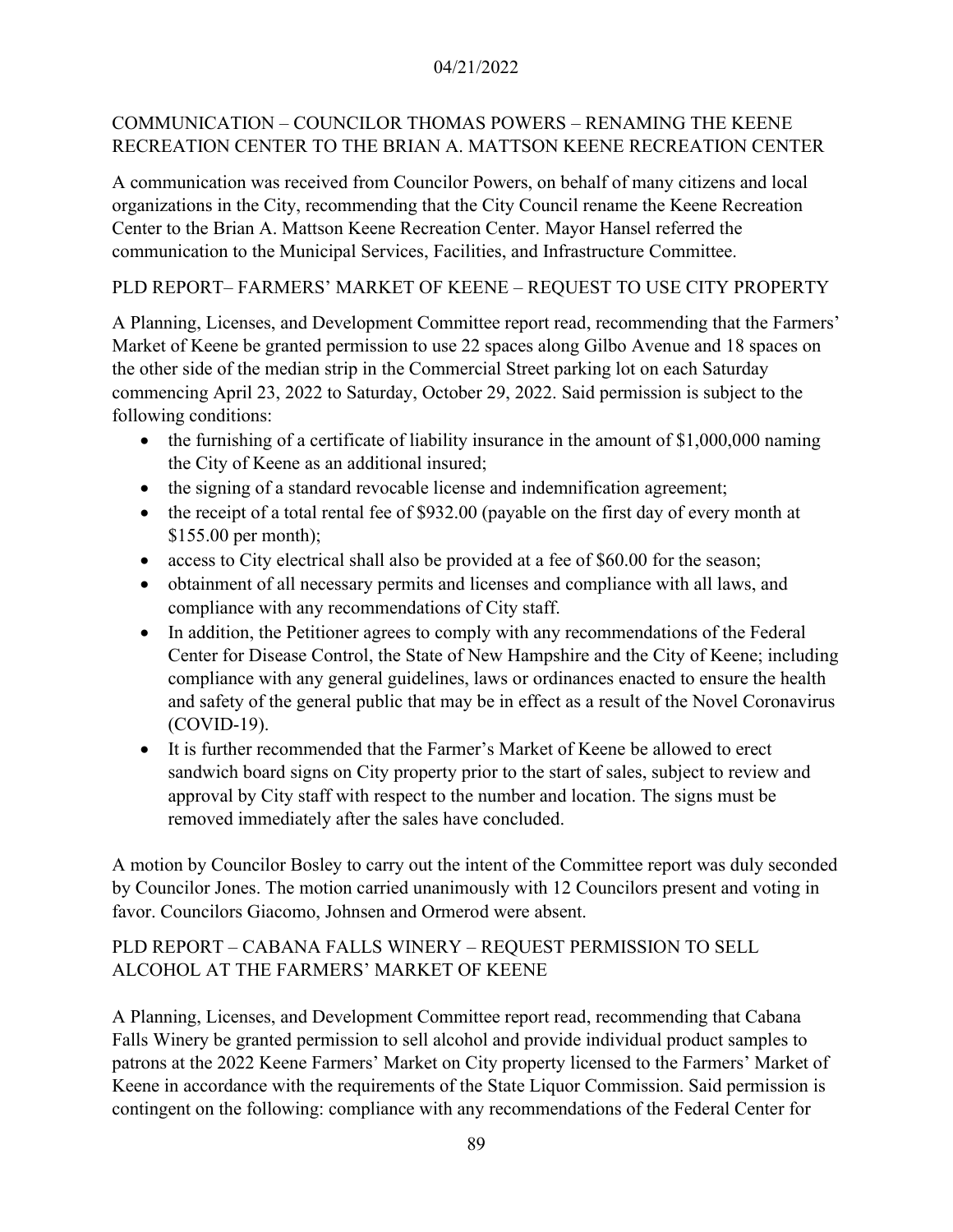#### 04/21/2022

Disease Control, the State of New Hampshire and the City of Keene, including compliance with any general guidelines, laws or ordinances enacted to ensure the health and safety of the general public that may be in effect as a result of the Novel Coronavirus (COVID-19); submittal of a signed letter of permission from the Farmers' Market of Keene; obtainment of all necessary permits and licenses and compliance with all laws. A motion by Councilor Bosley to carry out the intent of the Committee report was duly seconded by Councilor Jones. The motion carried unanimously with 12 Councilors present and voting in favor. Councilors Giacomo, Johnsen and Ormerod were absent.

### PLD REPORT – KEENE STATE COLLEGE – REQUEST TO DISCHARGE FIREWORKS

A Planning, Licenses, and Development Committee report read, recommending that Keene State College be granted permission for the discharge of fireworks on Saturday April 30, 2022 at no later than 10:00 PM subject to the following conditions: the signing of a revocable license and indemnification agreement; that Keene State College provide a certificate of liability insurance with the City of Keene listed as an additional insured in the amount of \$1,000,000; that the fireworks vendor provide a certificate of liability insurance with the City of Keene listed as an additional insured in the amount of \$1,000,000; that a Class B fireworks permit be obtained; and that Keene State College provide Campus Security to control the fireworks drop-zone. In addition, the petitioner agrees to comply with any recommendations of the Keene Fire Department and the Keene Police Department and agrees to absorb the charges for any City services provided. A motion by Councilor Bosley to carry out the intent of the Committee report was duly seconded by Councilor Jones. Councilor Williams warned that fireworks can be distressing to children in the community with autism. He also felt the City might be having too many fireworks events in general. The motion carried unanimously with 12 Councilors present and voting in favor. Councilors Giacomo, Johnsen and Ormerod were absent.

### PLD REPORT – KEENE FAMILY YMCA – REQUEST TO USE CITY PROPERTY – YOUTH TRIATHLON

A Planning, Licenses, and Development Committee report read, recommending that the City Council grant permission to the Keene Family YMCA to sponsor a youth triathlon on Sunday, June 12, 2022 from 8am to 1pm, including the closure of Summit Road just after the YMCA entrance and Summit Ridge Drive where it intersects with Summit Road subject to the following conditions: the signing of a revocable license and indemnification agreement and the submittal of a certificate of liability insurance in the amount of \$1,000,000 listing the City of Keene as an additional insured. This license is conditional upon the petitioners providing an adequate number of volunteer race marshals to ensure runner safety along the course, and subject to any recommendations of City staff. Petitioner agrees to absorb the cost of any City services provided, and agrees to remit said payment within 30-days of the date of invoicing.

A motion by Councilor Bosley to carry out the intent of the Committee report was duly seconded by Councilor Jones. The motion carried unanimously with 12 Councilors present and voting in favor. Councilors Giacomo, Johnsen and Ormerod were absent.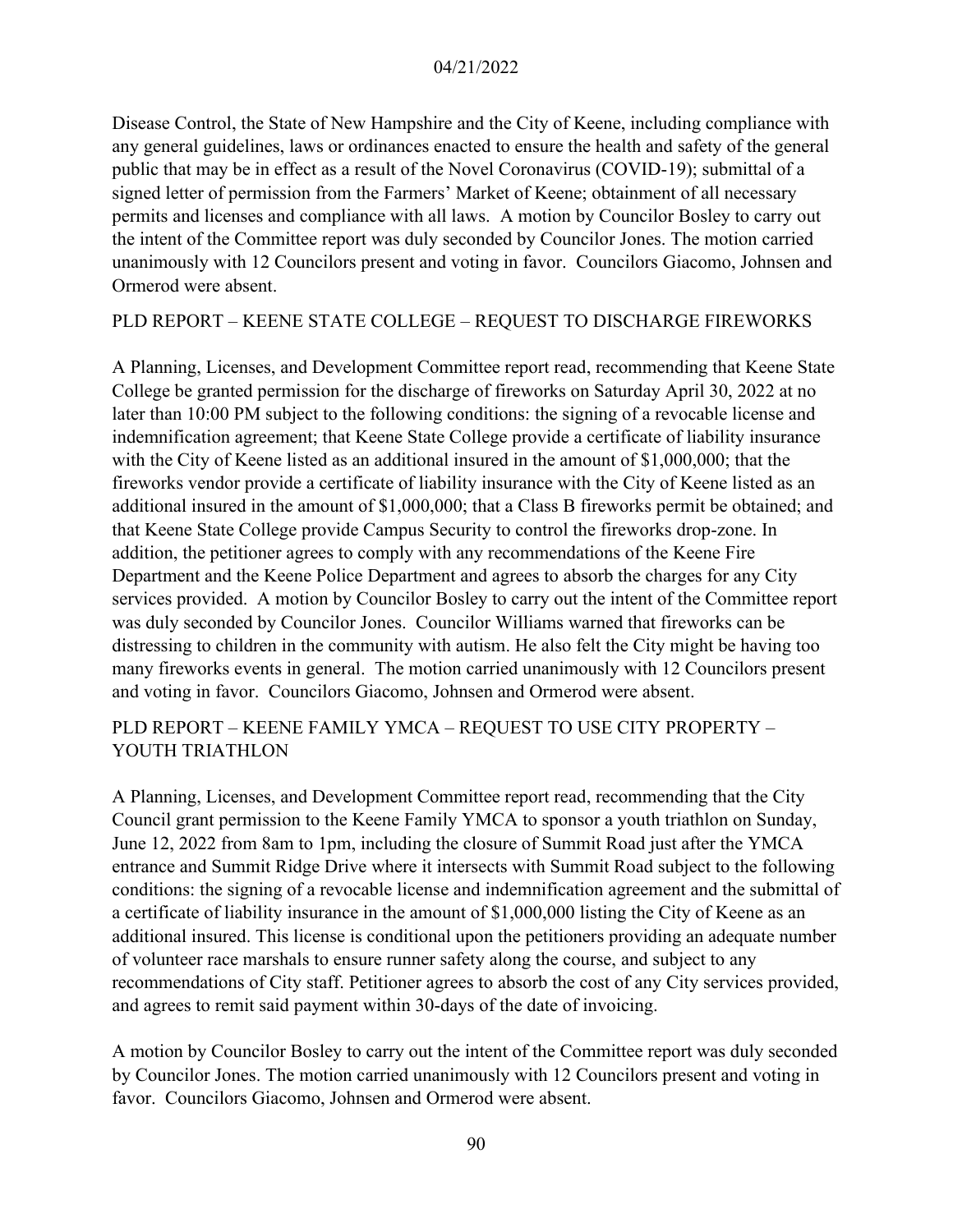# PLD REPORT – KEENE PRIDE – REQUEST TO USE CITY PROPERTY – SEPTEMBER 11–18, 2022

A Planning, Licenses, and Development Committee report read, recommending that the Keene Pride Group be granted permission to use downtown City rights-of-way on Sunday, September 18, 2022 to conduct a Keene Pride Celebration, including participating downtown businesses decorating their storefronts for the week leading up to the event date, conditional upon the following:

- This license is granted based upon the event scope presented to City staff during protocol meetings held to date, changes or additions to the license may require that an amended license be issued by the City Council and no changes to this license or the associated protocol documents will be accepted after August 1, 2022;
- The furnishing of a certificate of liability insurance in the amount of \$1,000,000 naming the City of Keene as an additional insured;
- The signing of a standard revocable license and indemnification agreement;
- That the agreed upon footprint and layout for the event shall encumber Central Square, including the traveled portion of the road requiring the following road closures: Central Square, West Street at Central Square (with a slip lane for eastbound West Street traffic to go south on Main Street), Roxbury Street from the easterly side of the Hannah Grimes Parking Lot to Central Square, Washington Street from Vernon Street to Central Square, Court Street from Winter Street to Central Square, and Railroad Street from Main Street to the westerly entrance to Wells Street.
- That the Petitioner is permitted to place porta-potties and a dumpster in City parking spaces located at the base of Washington Street, and additional porta-potties on Railroad Street from Friday, September 16, 2022 to Monday September 19, 2022, which will be chained together and affixed to ensure they are not vandalized while unattended overnight;
- That the actual event will be held from 10:00 AM to 6:00 PM with the times for set up and clean up to be established with City staff;
- That free parking be granted under the provisions of the free parking policy for City parking spaces on Washington Street and Railroad Street needed for storage of equipment from Friday, September 16, 2022 to Monday September 19, 2022, and spaces within the event footprint on the day of the event;
- The submittal of signed letters of permission from any private property owners for the use of their property; and
- That the Petitioner comply with any recommendations of the Federal Center for Disease Control, the State of New Hampshire and the City of Keene; including compliance with any general guidelines, laws or ordinances enacted to ensure the health and safety of the general public that may be in effect as a result of the Novel Coronavirus (COVID-19);
- Said permission is granted subject to obtainment of any necessary licenses or permits and compliance with all laws; and compliance with any recommendations of City staff.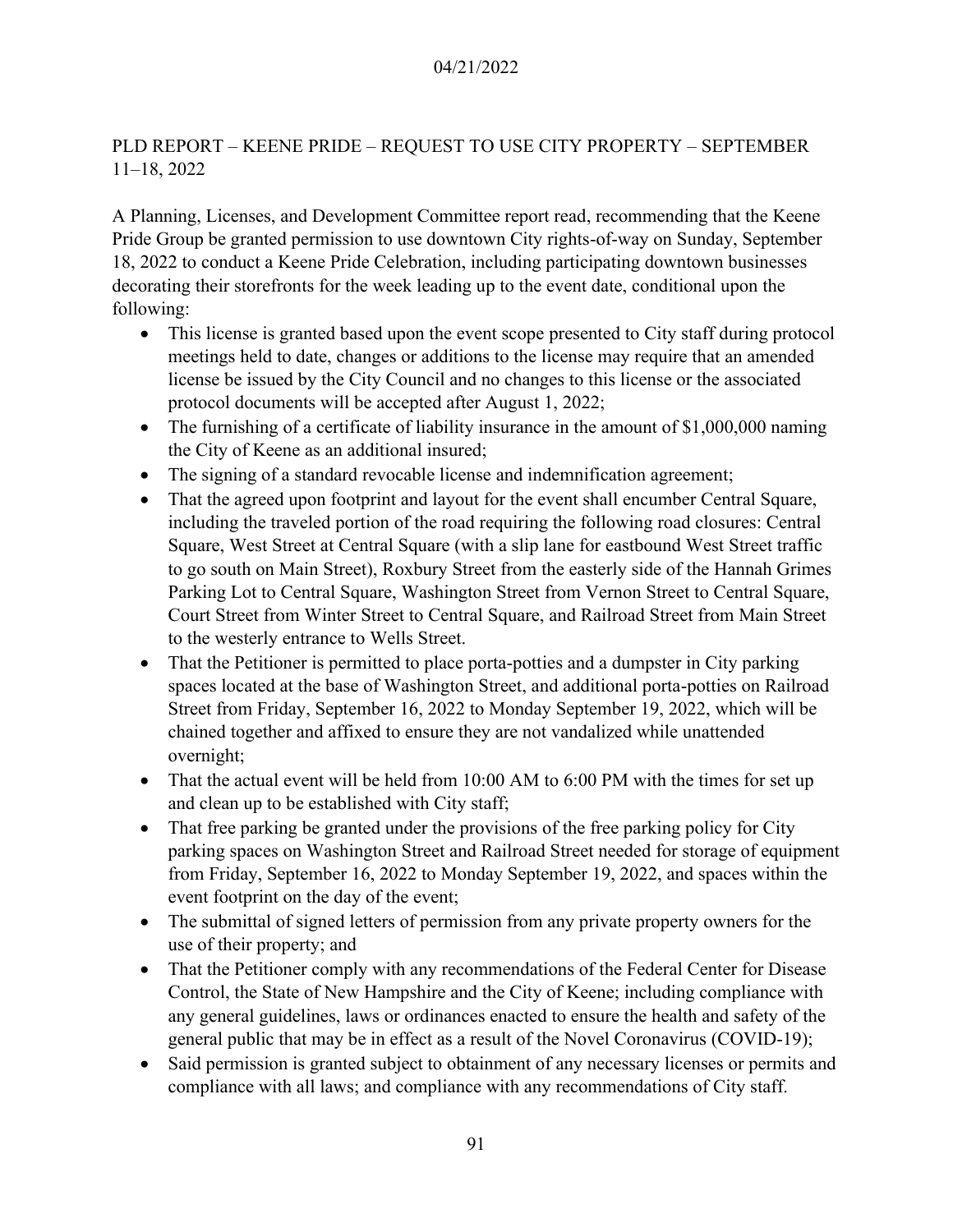• And further, if the petitioners believe they will have insufficient funds to conduct this event, that they submit the application for Community Funded Event status and request a waiver of the City Council policy.

The Petitioner agrees to absorb the cost of any City services over and above the amount of City funding allocated in the FY 23 Community Events Budget, if any, and agrees to remit said payment within 30-days of the date of invoicing. A motion by Councilor Bosley to carry out the intent of the Committee report was duly seconded by Councilor Jones. Councilor Jones thanked the petitioners for their answers to his questions. He said they were well organized. This event meets two of the six Human Rights Committee goals. He said it is a great thing for the community. The motion carried unanimously with 12 Councilors present and voting in favor. Councilors Giacomo, Johnsen and Ormerod were absent. Mayor Hansel said that having a Pride event in this part of NH has been discussed for years, but never reached critical mass. He was thankful for this important event in the community. Councilors Giacomo, Johnsen and Ormerod were absent.

### PLD REPORT – LET IT SHINE – REQUEST TO USE CITY PROPERTY – 2022 PUMPKIN FESTIVAL

A Planning, Licenses, and Development Committee report read, recommending that a license be granted to Let It Shine, Inc. to use Downtown City rights-of-way on Saturday, October 22, 2022 to hold the Keene Pumpkin Festival subject to the following provisions:

- This license is granted based upon the event scope presented to City staff during protocol meetings held to date, changes or additions to the license may require that an amended license be issued by the City Council and no changes to this license or the associated protocol documents will be accepted after September 1, 2022;
- The Petitioner agrees to absorb the cost of any City services over and above the amount of City funding allocated in the FY 23 Community Events Budget, and agrees to remit said payment within 30-days of the date of invoicing;
- The furnishing of a certificate of liability insurance in the amount of \$1,000,000 naming the City of Keene as an additional insured;
- The signing of a standard revocable license and indemnification agreement and associated protocol documents;
- That the agreed upon footprint and layout for the event shall encumber Central Square, including the traveled portion of the road requiring the following road closures: Central Square, West Street from Federal Street to Central Square, Roxbury Street from Roxbury Plaza to Central Square, Washington Street from Vernon Street to Central Square, Court Street from Winter Street to Central Square; and Gilbo Avenue from Main Street to Saint James Street;
- That the Petitioner is permitted to place 10 porta-potties in City parking spaces located at the base of Washington Street from Friday, October 21, 2022 to Monday October 24, 2022, which will be chained together and affixed to ensure they are not vandalized while unattended overnight;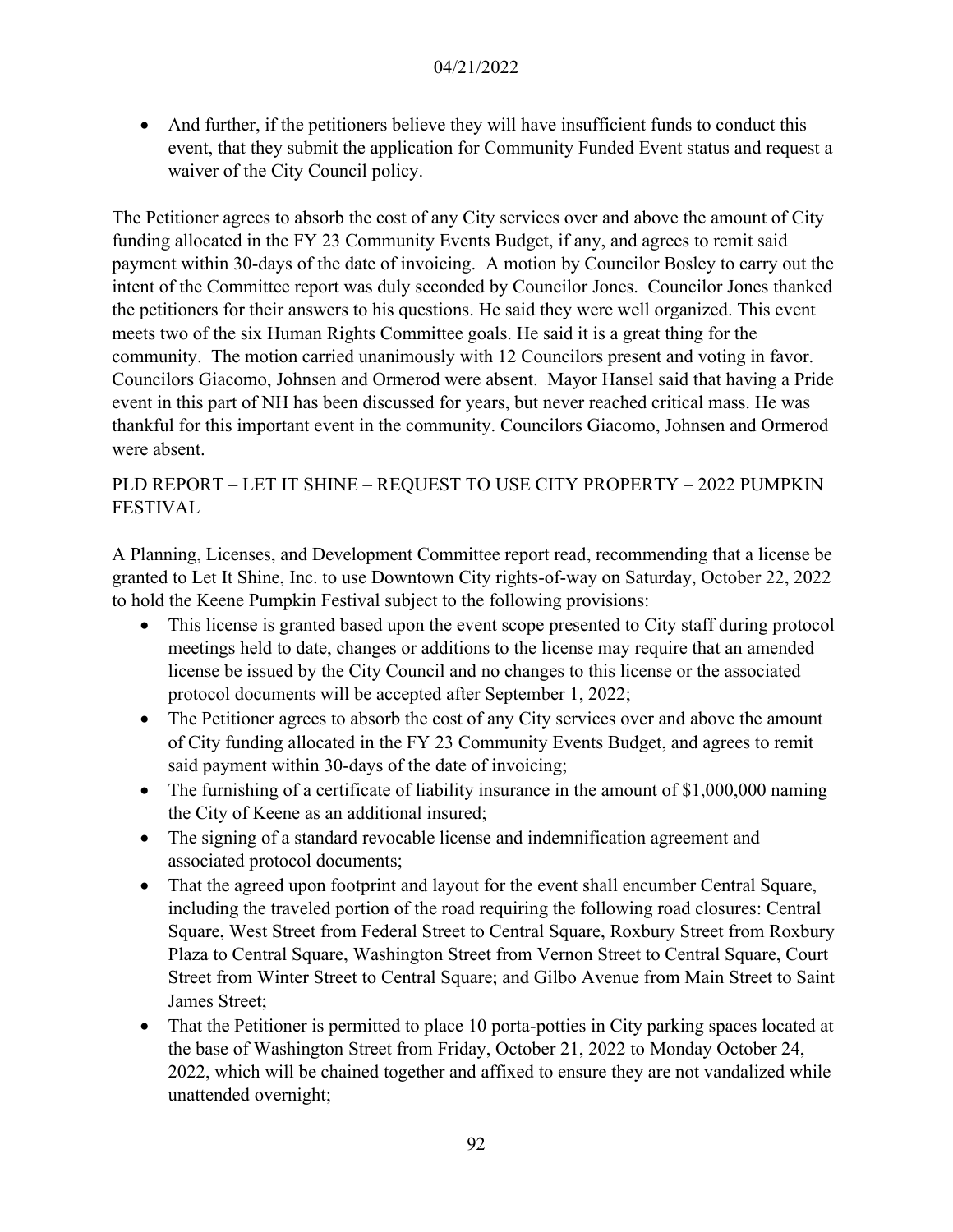- That the actual event will be held from 12:00 PM to 8:00 PM with the times for set up and clean up to be established with City staff;
- The submittal of signed letters of permission from any private property owners for the use of their property;
- That the Petitioner comply with any recommendations of the Federal Center for Disease Control, the State of New Hampshire and the City of Keene; including compliance with any general guidelines, laws or ordinances enacted to ensure the health and safety of the general public that may be in effect as a result of the Novel Coronavirus (COVID-19);
- That free parking be granted under the provisions of the free parking policy for City parking spaces on Washington Street needed for storage of equipment from Friday, October 21, 2022 to Monday October 24, 2022, and spaces within the event footprint on the day of the event; and
- That the Petitioner complies with any other recommendations of City staff.

A motion by Councilor Bosley to carry out the intent of the Committee report was duly seconded by Councilor Jones. The motion carried unanimously with 12 Councilors present and voting in favor. Councilors Giacomo, Johnsen and Ormerod were absent.

### PLD REPORT – NEW ENGLAND AEROBATIC CLUB – REQUEST TO USE CITY **PROPERTY**

A Planning, Licenses, and Development Committee report read, recommending that the City Council authorize the use of the Dillant-Hopkins Airport by Chapter 35 of the International Aerobatic Club from the date of issuance through December 31, 2022, subject to the execution of a Revocable License and Indemnification Agreement, the receipt of an insurance certificate in the amount of at least \$1 million naming the City as an additional insured and all other requirements of City staff including but not limited to the following restrictions: compliance with any requirements of the FAA, limit practice sessions to not more than 5 for the year, there will be no Sunday or Holiday practice sessions, aerobatic activity shall not occur below 1,500 MSL, limit aerobatic activity to the southern portion of the aerobatic box established by the FAA, restrict use of the aerobatics box until after 10:00 AM, and invite neighbors to the mandatory safety briefings held on practice days and further that future requests be handled administratively by the Airport Director and/or City Manager. A motion by Councilor Bosley to carry out the intent of the Committee report was duly seconded by Councilor Jones. The motion carried unanimously with 12 Councilors present and voting in favor. Councilors Giacomo, Johnsen and Ormerod were absent.

### PLD REPORT – ASH SWAMP BROOK ERZ – ECONOMIC DEVELOPMENT DIRECTOR/SPECIAL PROJECTS

A Planning, Licenses, and Development Committee report read, recommending to the City Council the addition of the "Ash Swamp Brook ERZ" to the Economic Revitalization Zone (ERZ) tax credit program. A motion by Councilor Bosley to carry out the intent of the Committee report was duly seconded by Councilor Jones. The motion carried unanimously with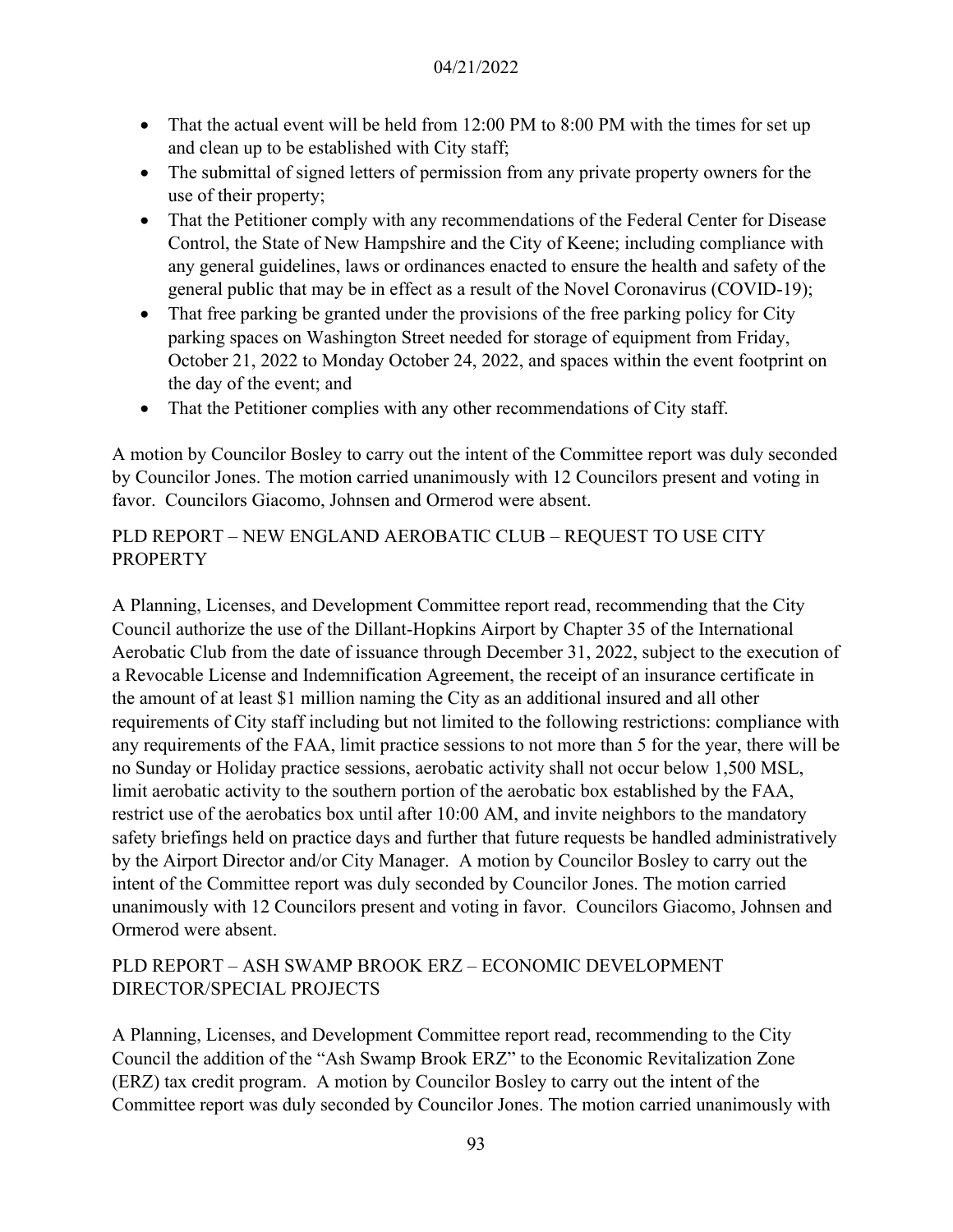12 Councilors present and voting in favor. Councilors Giacomo, Johnsen and Ormerod were absent.

### FOP REPORT – REDESIGN WHEELOCK PARK CAMPGROUND FOR DISC GOLF AND DOG PARK – PARKS, RECREATION AND FACILITIES DIRECTOR

A Finance, Organization, and Personnel Committee report read, recommending that the City Manager be authorized to do all things necessary to negotiate and execute a professional service contract with Dubois & King for design services required for the redesign of Wheelock Park Campground into a Disc Golf course and Dog Park, for an amount not to exceed \$29,888 and with funding to come from Project Cost Center (90291). A motion by Councilor Powers to carry out the intent of the Committee report was duly seconded by Councilor Remy. Discussion ensued. Councilor Williams expressed concern because there is still a need for camping in Keene that was expressed strongly by the community, and Wheelock Park is one location under discussion. Thus, he encouraged delaying this motion until the campground is assessed as a possibility by the Committee on Housing Stability. A motion by Councilor Williams to send this matter back to the FOP Committee was duly seconded by Councilor Jones. Councilor Roberts did not support sending this back to FOP. He recalled 2008/2009 when people came before the Council about a dog park, who have since fundraised more than \$10,000 toward this project. He said they committed to raising the money and the City committed to being supportive. Now, 13–14 years later with the funds raised, there is finally a possibility, and the City needs to hold-up its part. These organizations improve quality of life in Keene. He could not see sending this back to Committee after all the issues had been addressed. Mayor Hansel agreed, stating that with the history of working with the dog park petitioners, he knew there were a lot of other options available for housing, though he was not denying that housing is a definite need in the community. The Mayor suggested not cutting this group off at the knees and to remember that this is a community group trying to build momentum; he did not want them to feel dejected if this were sent back to Committee because they have a lot of support.

Councilor Williams stated that he also supports the dog park and hoped there would be one, particularly on the east side at Robin Hood Park. Councilor Jones said he only seconded the motion to allow the discussion, but he had no qualms with this and would vote for the design to move forward. On a vote of 2–10, the motion to send the matter back to Committee failed. Councilors Williams and Workman voted in favor. Councilors Giacomo, Johnsen and Ormerod were absent. The motion to carry out the intent of the Committee report carried unanimously with 12 Councilors present and voting in favor.

# FOP REPORT – SOLE SOURCE IMPRINTED CROSSWALKS DOWNTOWN – TRANSPORTATION AND STORM WATER OPERATIONS MANAGER

A Finance, Organization, and Personnel Committee report read on a vote of 3–0, recommending that the City Manager be authorized to do all things necessary to waive bidding requirement under Section 2-1336 (Waiver of Requirements) for the repair of the downtown imprinted crosswalks. A motion by Councilor Powers to carry out the intent of the Committee report was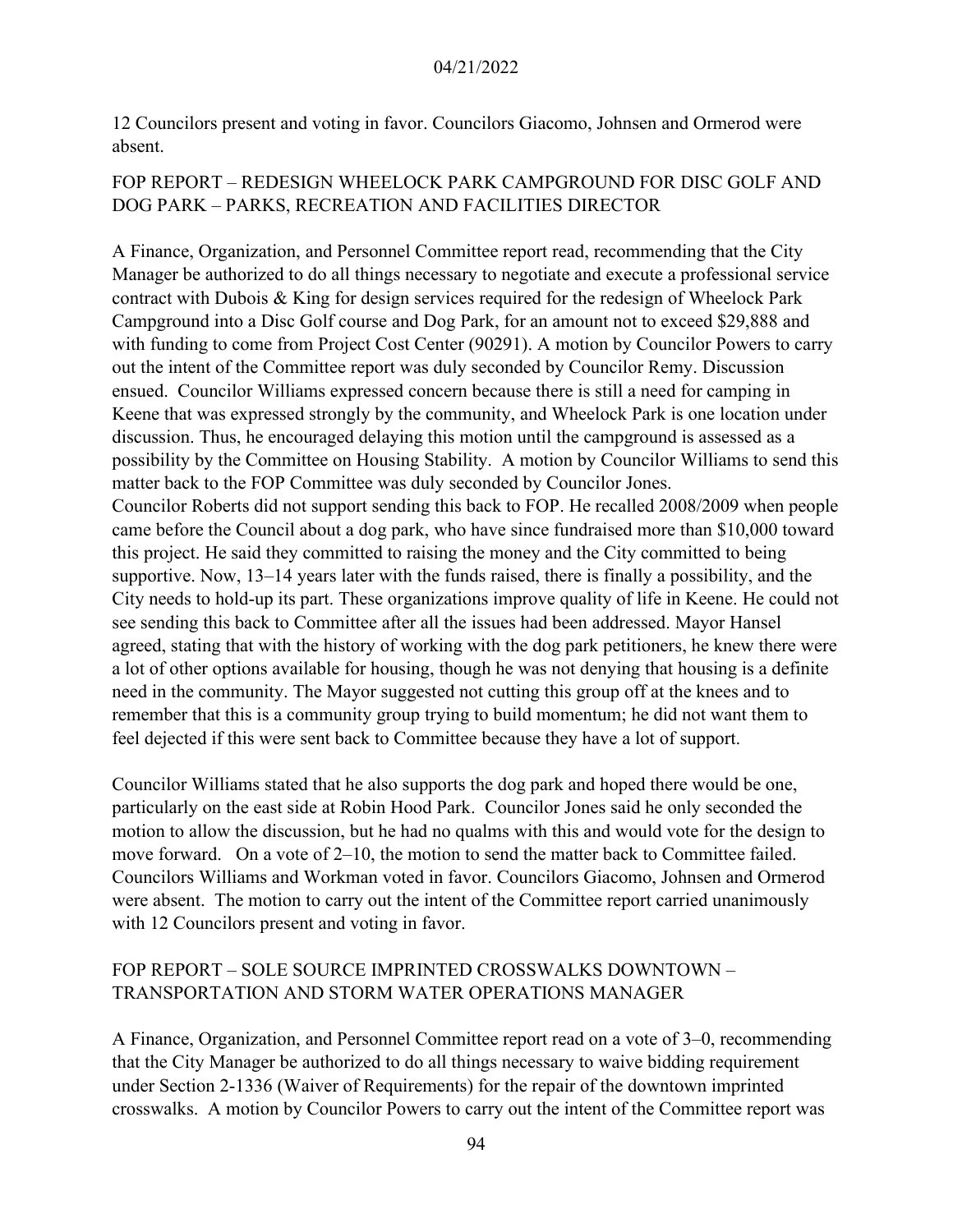duly seconded by Councilor Remy. The motion carried unanimously with 12 Councilors present and voting in favor. Councilors Giacomo, Johnsen and Ormerod were absent.

### CITY MANAGER COMMENTS

The City Manager was excited to announce that on July 1, the City would have a new Community Development Director, Jesse Rounds, who is currently the planning manager in Boulder, CO. Mr. Rounds has a Master's degree in Urban and Regional Planning from the University of CO and a Bachelor's degree from Bates College in Environmental Studies, with a concentration in Resource Management and Policy. He has 16 years' experience in urban and rural planning and has worked the last 13 years in Boulder County. He is skilled in writing development and management plans and guiding residents and business owners through the planning process. He understands the importance of communication with stakeholders, creative problem solving, and teamwork. He did a significant amount of work earlier in his career with flooding in Boulder. In addition, in March 2020 during the early stages of the pandemic, he was temporarily reassigned to Boulder County Public Health to support their Covid-19 response. The City Manager said Mr. Rounds is well-rounded, experienced, and approachable and his positive attitude will make him a great addition to the City team. He is looking to build his family here in Keene and will have welcomed a newborn when he moves here.

### ACCEPTANCE OF DONATIONS – FINANCE DIRECTOR/TREASURER

A memorandum read from the Finance Director, recommending that the following donations be accepted. The City Manager recognized the following donations, totaling \$1,450:

- The Keene Parks, Recreation and Facilities Department received a donations totaling \$1,350 from Papagallos Restaurant and Jason Riddle to purchase a bench through the Adopt-A-Bench program in honor of their friend and coworker Svjetlana "Llana" Harrell. The bench will be placed in Robin Hood Park.
- The Keene Police Department received a \$100 check from Edward and Krishni Pahl. Their check is a donation made in honor of Brian Costa's invaluable service to the community and is to be used for the Department's K-9 program.

A motion by Councilor Powers to accept the donations was duly seconded by Councilor Remy. The motion carried unanimously with 12 Councilors present and voting in favor. Mayor Hansel, the City Manager, and the City Council expressed their recognition and gratitude for these very generous donations.

# DELAY IN MOWING FOR THE MONTH OF MAY – "NO MOW MAY" – CONSERVATION COMMISSION

At the April 18, 2022 Conservation Commission meeting, the Commission voted unanimously to make the recommendation to City Council that the City encourage citizens to participate in "No Mow May" and to encourage City Staff to identify areas where mowing may be delayed in order